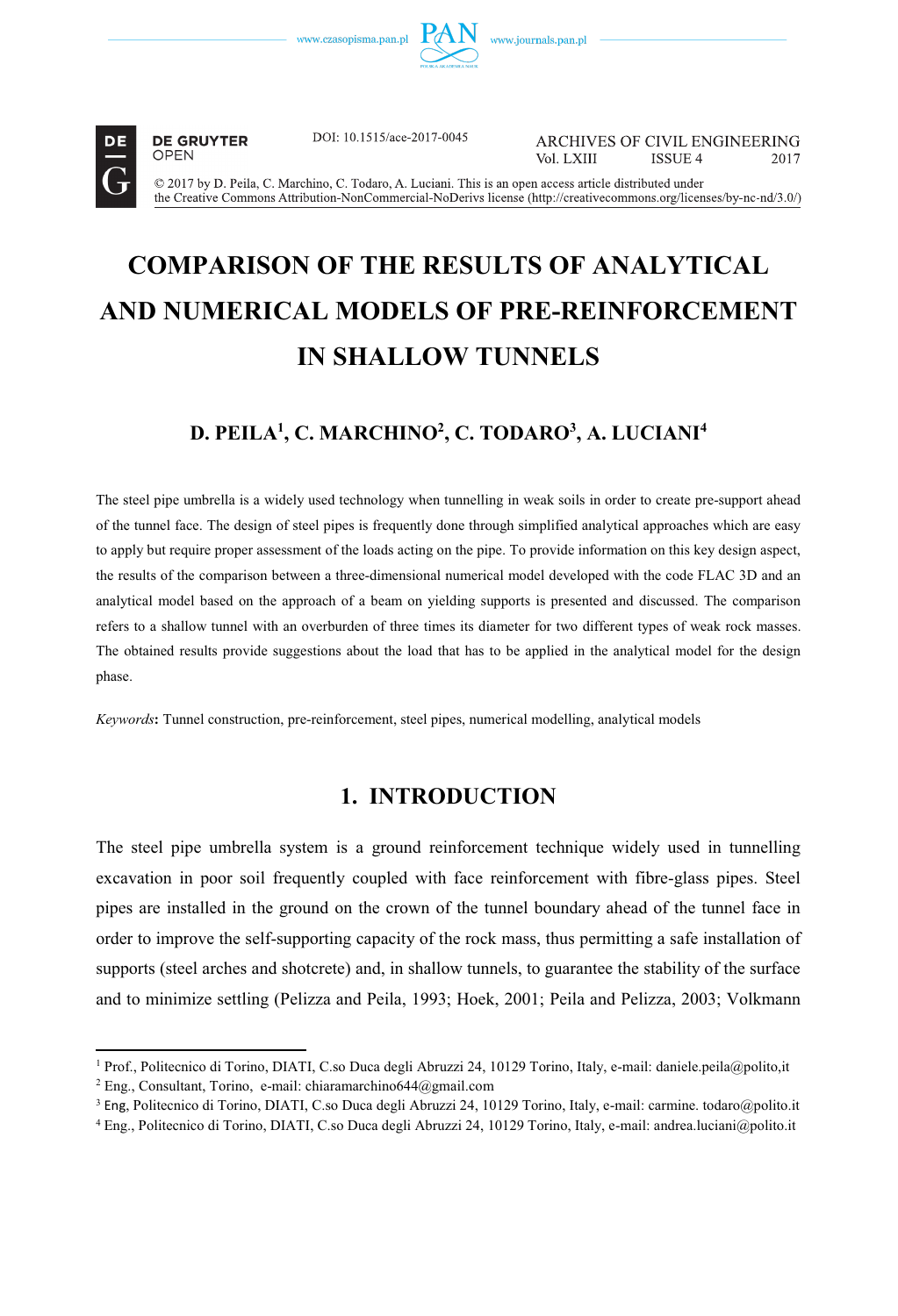

at. Al, 2006; Volkmann and Schubert, 2007; Aksov and Onargan, 2010; Merlini and Stocker, 2011; Sorlini et al., 2012).

Frequently, this technology is coupled with the installation of fiberglass pipes used to stabilize the tunnel face guaranteeing a safe embedding of the pipes in the soil. Since the seventies this technique has been widely used thanks to its wide field of applicability, ranging from good quality rock masses to soils, even in cases of shallow tunnels (Barisone et al., 1982; 1983; Carrieri et al., 1983, 2002; Shin et al. 2008; Schubert, 2011), but its design has some unavoidable complexity due to the three-dimensional geometry conditions in the tunnel face.

The design is often done through simplified analytical approaches, based on the definition of external loads acting on the pipe modelled as a beam on yielding supports (Peila and Pelizza, 2003; Marchino et al., 2010). The three-dimension numerical model is also frequently used but they are affected by the complexity of the calculation procedure and by the difficulties and uncertainties connected to the initialization and interpretation of a numerical model's results (Peila, 1994; Oreste and Peila, 1998; 2000), Furthermore, setting up a three-dimensional model is still a complex and time consuming procedure as of today.

The analytical approach that is usually adopted requires the schematization of each pipe as a beam subjected to a distributed pressure. Connection of the pipe with steel ribs installed in the excavated part of the tunnel are simulated as punctual supports.

Ahead of the tunnel face the beam is embedded in the soil or into the rock mass, therefore the pipe interlocking into the ground is modelled with springs that can be designed applying the Winkler scheme, as is usually done in foundation engineering (Bowels, 1988; Lancellotta and Calavera, 1999). The ground load, acting on the beam, is usually considered as a percentage of the total Terzaghi load (Bieniawski, 1989) when tunnelling at medium to great depth, or equal to the whole ground load when the tunnel coverage is less than the tunnel diameter. The greatest uncertainty of this well-consolidated methodology lies in the correct definition of the load that has to be applied to the beam, a value that is also greatly influenced by the position of the advancing tunnel face due to the formation of the arch effect at the face (Oreste et al., 1999; Barpi et al., 2011, Lunardi, 2008; Galli et al., 2004).

To improve the knowledge of this aspect, it is possible to carry out a comparison of the displacements and stresses in the pipe between the analytical approach described above and a threedimensional numerical model. This comparison allows us to better understand the steel pipe umbrella behaviour and to provide suggestions about the design load to be applied to the pipe.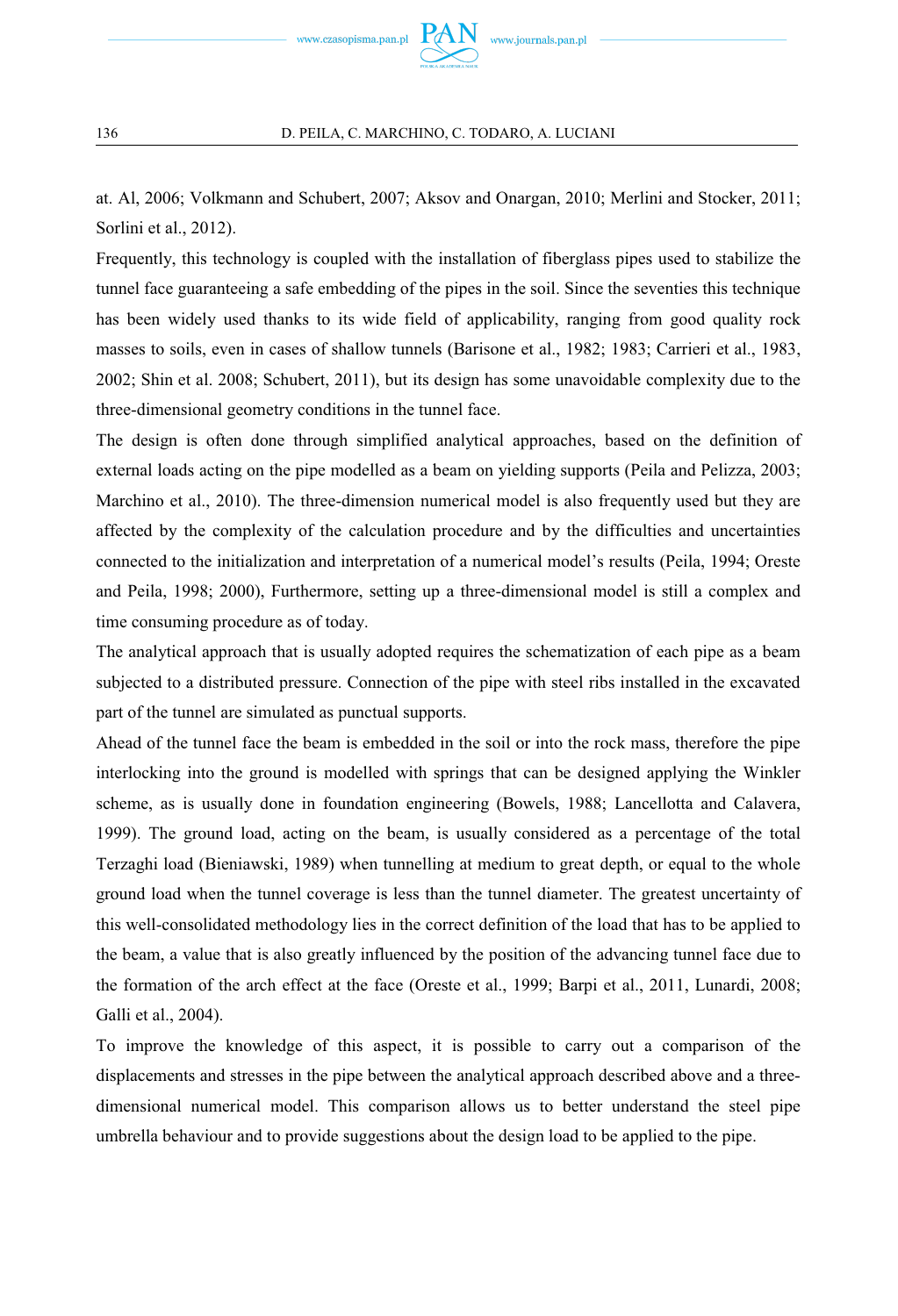

# **2. DESCRIPTION OF THE NUMERICAL MODEL**

The three-dimension numerical model has been developed with the finite difference code FLAC 3D (Ver. 3.1) and is composed of about 275.500 quadrilateral constant-stress elements. The model simulates the excavation of two horseshoe shaped tunnels, each with an area of  $170 \text{ m}^2$  and a coverage of approximately three diameters (Fig. 1). The analysis is referred to real tunnel geometry under construction in the Apennine mountains (Italy). Although the geometry of the model is designed to analyse the excavation of two parallel tunnels, the present research refers to the excavation of only one tunnel (the right one) with the focus to study the stabilizing effects of presupports. Since the tunnel coverage is low, the initial state of stress acting on the model in an undisturbed condition is gravitational. The geometry of the tunnel and the boundary conditions of the model are summarized in Figs 1 and 2. The excavation is simulated considering two different sets of geotechnical parameters as reported in Table 1, correspondent to an arenaceous and an argillite flysch.



Fig. 1. Numerical model geometry, boundary conditions, dimensions, and positions of steel pipes. In the research, the excavation of only one tunnel is considered and therefore modelled.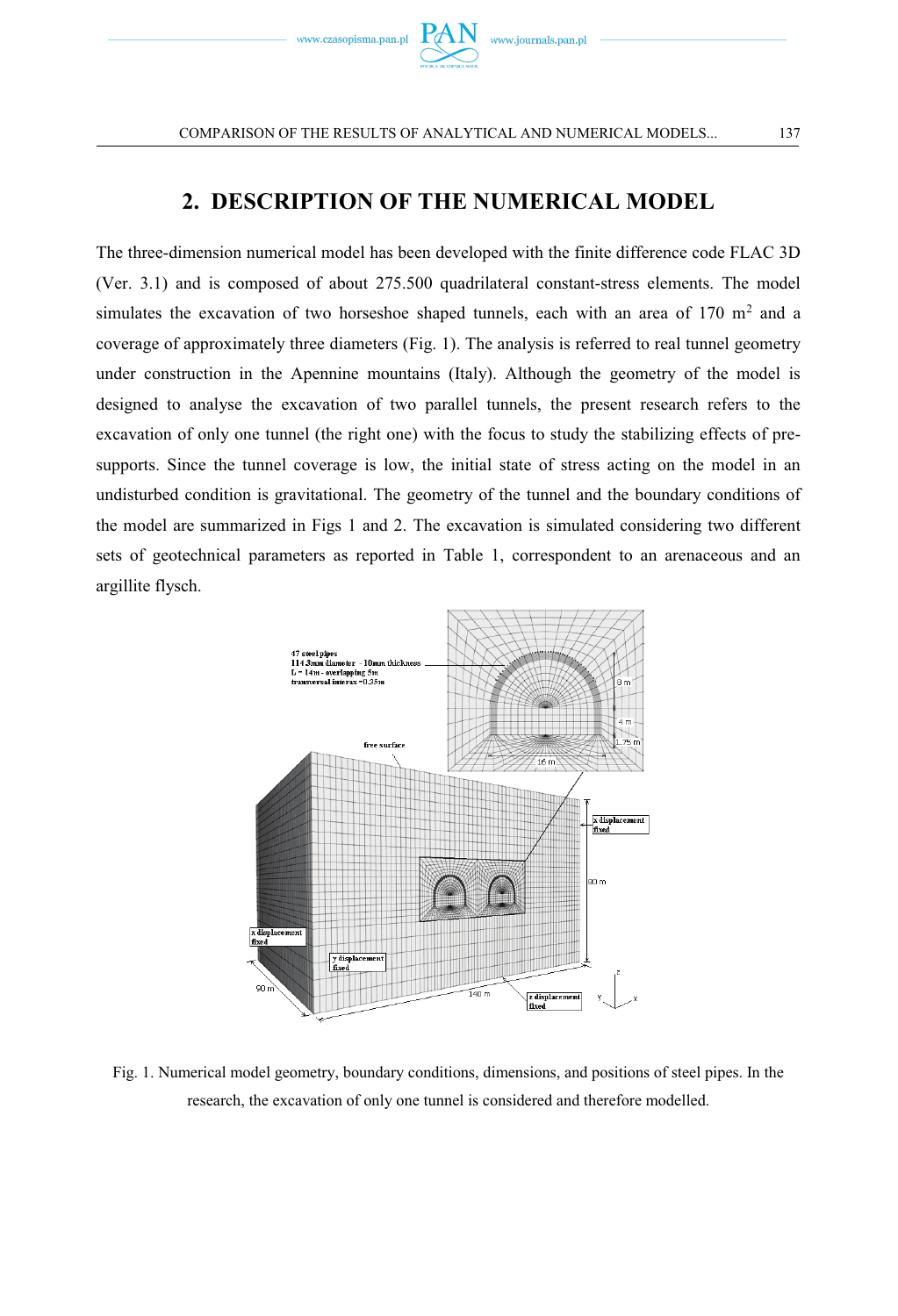

Both rock masses are modelled with an elasto-plastic constitutive law and a Mohr-Coulomb yield criterion. The excavation of the tunnel is simulated for an advancing length of 1m, a common value when using ground reinforcement ahead of the face. In the numerical model it is assumed that when the excavation of the advancing step  $(i+1)$  is done, in the previous step, already excavated (i), the first phase supports are installed (Fig. 3). These supports are composed of steel ribs and a shotcrete layer and they are modelled with shell elements. The properties of these supports have been evaluated with the approach of equivalent material as proposed by Hoek et al. (2008); an equivalent elastic modulus equal to 32.000MPa and a shell thickness of 0.23m were considered. Steel pipes have been modelled with beam elements that are mono-dimensional with axial and bending stiffness, while the fibre-glass elements for face reinforcement - installed on the face - have been modelled with cable elements that are mono-dimensional with axial stiffness and no strength to the bending moments (Tables 2 and 3).



Fig. 2. Geometry of the tunnel at the tunnel face, position of the modelled face reinforcement, and detail of the position of the final lining with reference to the tunnel face.

| Parameter                           | Arenaceous flysch | Argillite flysch |
|-------------------------------------|-------------------|------------------|
| Unit weight $[kN/m^3]$              | 25                | 25               |
| Deformability modulus [MPa]         | 2000              | 1200             |
| Poisson ratio [-]                   | 0.25              | 0.27             |
| Friction angle $[°]$                | 40                | 37               |
| Cohesion [kPa]                      | 80                | 60               |
| Uniaxial compressive strength [MPa] | 4                 | 1.2              |
| <b>GSI</b>                          | $30 - 35$         | $25 - 30$        |

Table 1. Geo-mechanical parameters of rock masses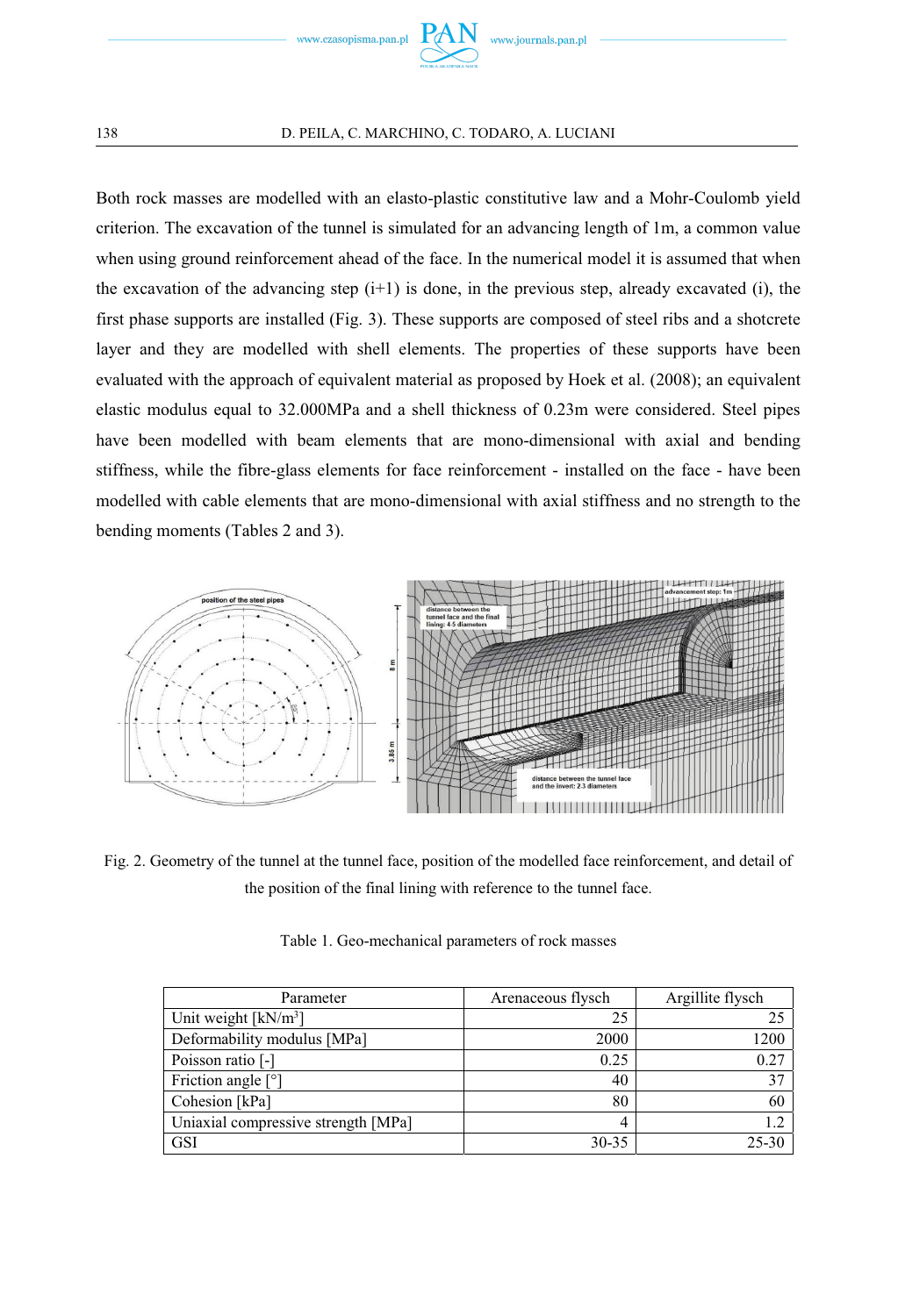

Table 2. Properties of the cable elements used to model the fibre-glass reinforcements

| Unit weight $[kN/m^3]$                            | 19    |
|---------------------------------------------------|-------|
| Elastic Modulus [MPa]                             | 15000 |
| Cross section $\text{[mm}^2$                      | 2290  |
| Uniaxial compressive strength of the mortar [MPa] |       |
| Shear strength of the mortar [GPa]                |       |
| Friction angle of the mortar [°]                  |       |

Table 3. Properties of the beam elements used to model the steel pipes

| Unit weight $\gamma$ [kN/m <sup>3</sup> ] |            |
|-------------------------------------------|------------|
| Elastic modulus [MPa]                     | 206000     |
| Poisson modulus of the steel [-]          | ก จ        |
| Cross section $\text{[mm}^2$ ]            | 3300       |
| Inertia moment $[m4]$                     | $4.5F - 6$ |

# **3. ANALITICAL MODEL**

The analytical model presented is based on the key concept that each steel pipe acts as a single independent beam since the grouting around the pipe is considered to not be able to create a continuous arch (Peila and Pelizza, 2003; Hoek, 2001).

The used static scheme refers to a Winkler beam on multiple supports (Oreste and Peila, 1998) (Fig. 4). Each support is modelled with a spring whose behaviour is related to the rock-mass properties (ahead of the face) and to the supporting capacity of the steel rib foundation (behind the face). In the present research, the stiffness of the spring ahead of the face has been defined on the basis of the stiffness parameters defined by Bowels (1988) for different soils and usually applied in the field of surface foundations. In detail, a stiffness of 60 kN/mm was considered for the arenaceous flysch that corresponds to a  $k_s$  value equal to 1500 MN/m<sup>3</sup>, while a stiffness of 40 kN/mm ( $k_s$  equal to  $1000$  MN/m<sup>3</sup>) was used for the argillite flysch. The steel ribs were modelled both as fixed and yielding supports to take into account the possibility of the settling of their foundations.

The applied loads were considered ranging from 1/2 to 1/6 of the Terzaghi load (about 90 kN/m).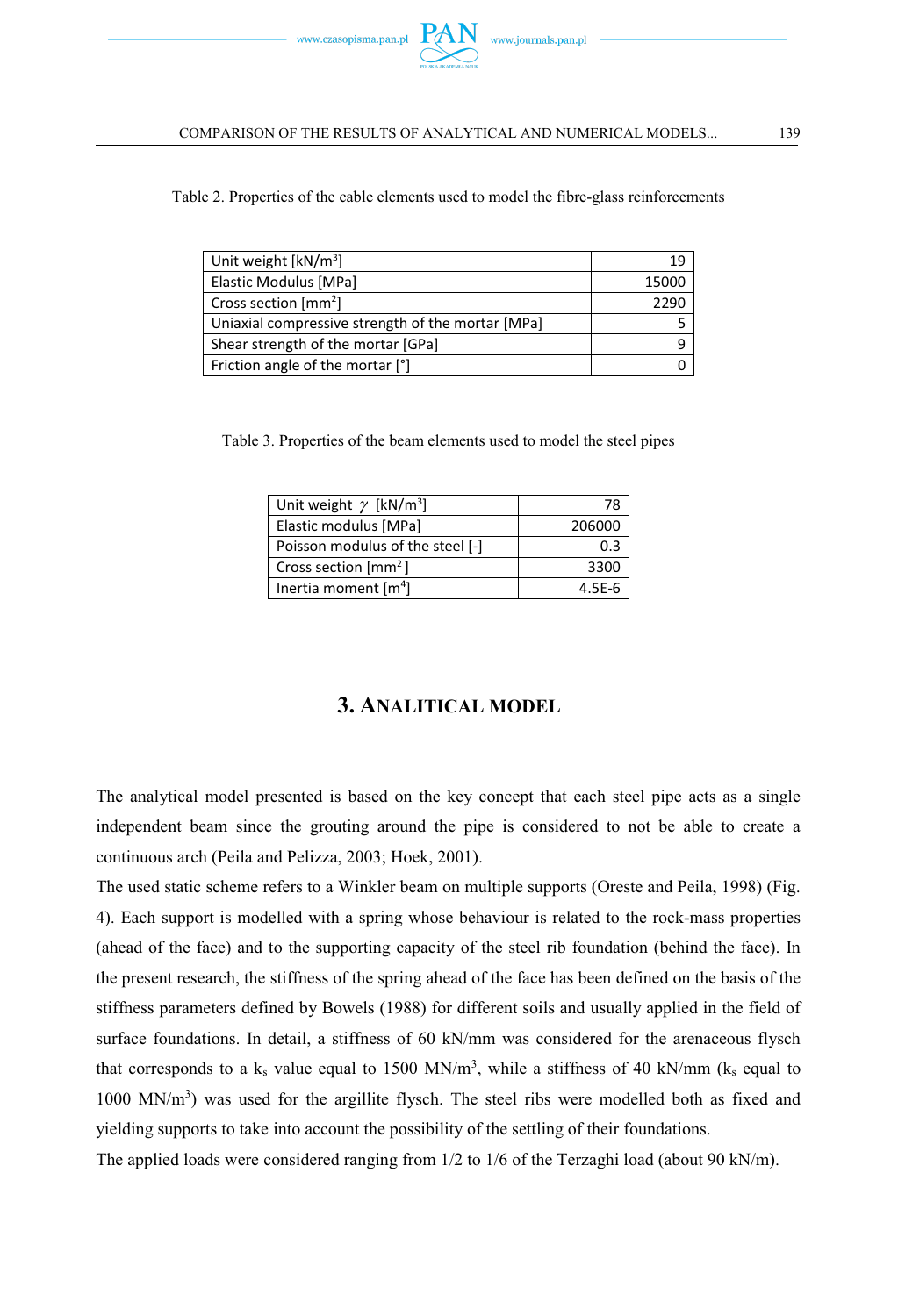



Fig. 3. Modelled construction sequence and advancing steps



Fig. 4. Analytical scheme used for the multi-supported beam approach.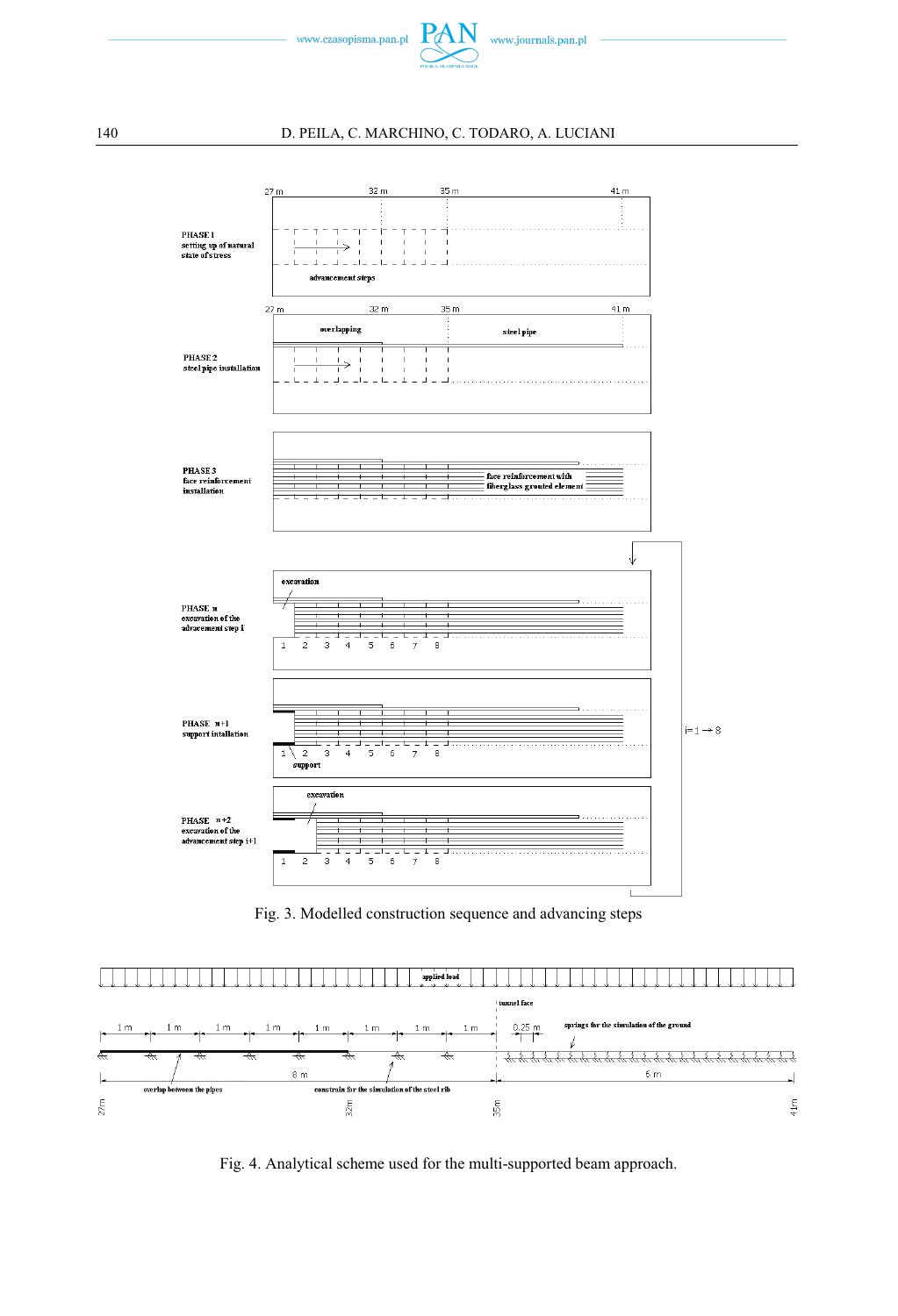

### **4. DISCUSSION OF RESULTS**

The results of the calculation with the two different models have been expressed in terms of bending moments and vertical displacements of the beam in Figs. 5, 6, 7, and 8.

The stresses acting on the beam, according to the numerical model and to the analytical approach, are relatively close if a correct value of the applied load is considered; the differences depend on two aspects:

- the analytical model does not consider the overlapping between two adjacent umbrellas;
- the shell element used to model preliminary supports in the numerical model is more adequate to simulate the action of steel ribs and the shotcrete layer than the punctual support applied in the analytical model.

The analysis of displacements shows that the use of infinitely stiff steel rib connections (fixed supports) is conservative, while a better agreement with numerical results can be achieved when flexible supports are considered (Fig. 8, curves A, B, C).

A greater difference between the analytical and the numerical results has been observed in the area immediately behind the tunnel face.

This effect is probably due to the impossibility of taking into account the face extrusion with the analytical model. This problem can be managed in the analytical approach by fictitiously reducing the stiffness of the springs in the last 4m behind the face, as can be observed in Figure 8 where the curve D, obtained by reducing the stiffness of beams immediately behind the tunnel face to 1/6 of their original value, gives a better fitting with numerical results.

In general terms, the calculations have shown that for a shallow tunnel (i.e. with a coverage less than 2.5-3 times the tunnel diameter) a load applied to the pipe equal or slightly lower than the Terzaghi load leads to conservative results. Near the tunnel face, a bending moment distribution compliant with the numerical model can be found by applying to the pipe a load ranging between 1/4 and 1/3 of the total Terzaghi load, both for the arenaceous and argillite flysch. With reference to pipe displacements, the proposed analytical model with fixed supports is not able to give a reasonable approximation of the effective steel pipe vertical displacements, because it does not allow a displacement of the steel rib foundation. This limit can be overcome by replacing fixed supports with yielding springs, whose stiffness can be set between 5 kN/mm and 10 kN/mm, with an acting load on the pipe equal to 1/4 of the Terzaghi load. Under these conditions the displacements of the pipe according to the analytical approach and the numerical model are wellmatched with each other.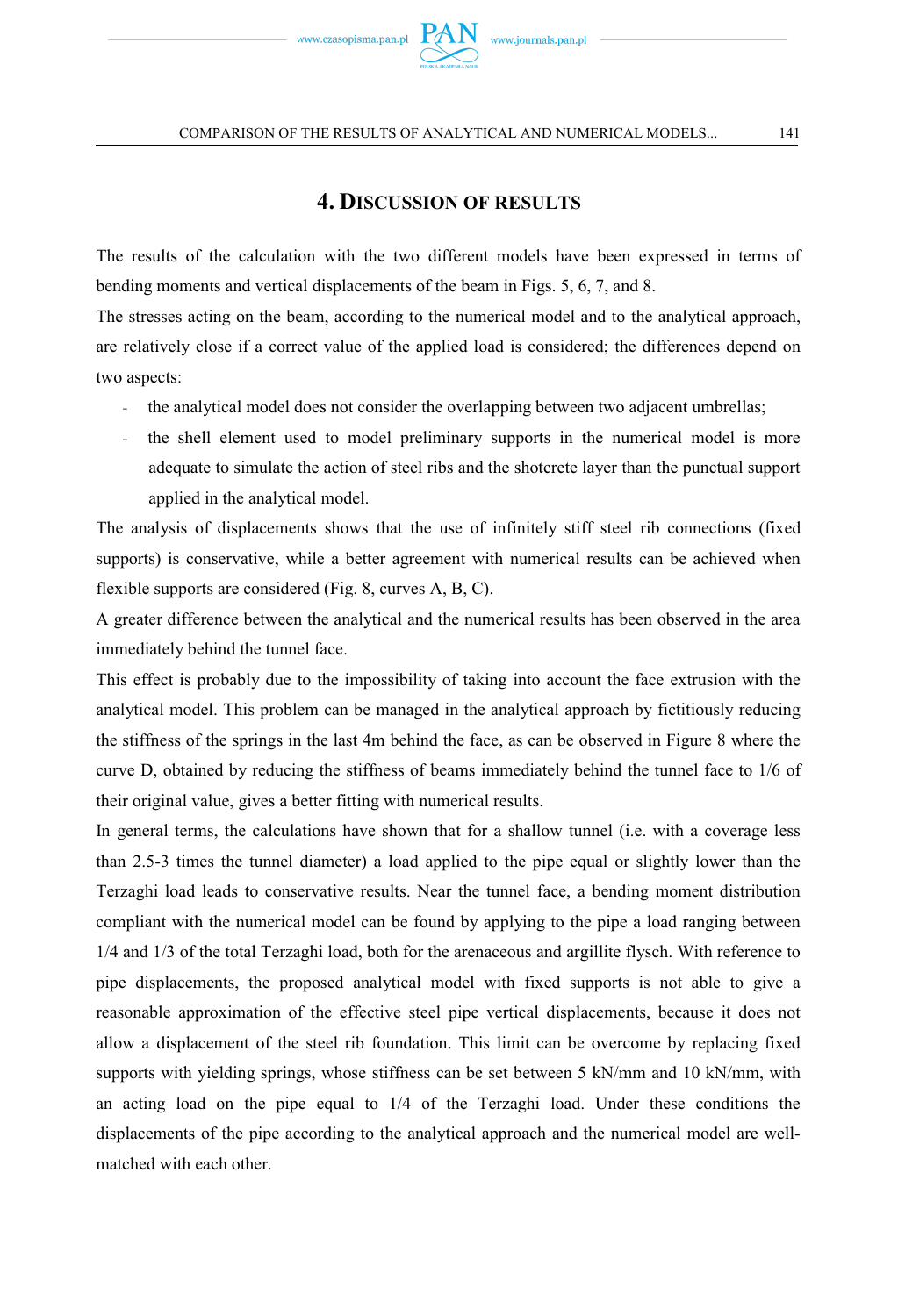



Fig. 5. Bending moments acting along the pipe, argillite flysch.





Fig. 6. Bending moments acting along the pipe, arenaceous flysch.

Fig. 7. Numerically computed vertical displacements compared with analytical results for the pipe in the middle of the crown in the sandstone rock mass.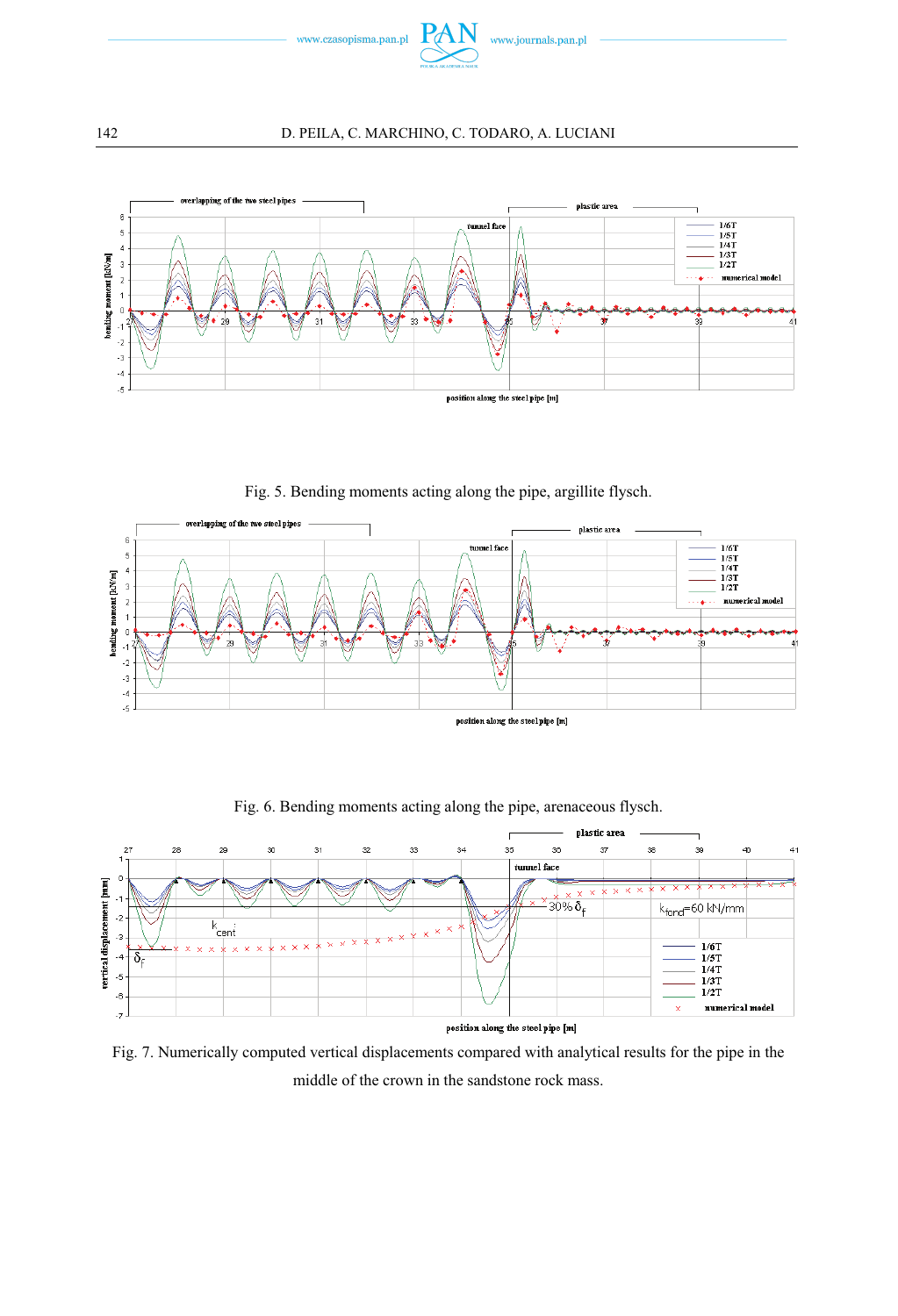



Fig. 8. Numerically computed vertical displacements compared with analytical results for the pipe in the middle of the crown in the sandstone rock mass reducing the stiffness of the spring for the simulation of the steel arches and their foundations  $(k_{\text{fond}}$  and  $k_{\text{cent}})$ .

Key: Curve A:  $k_{cent} = 10 \text{ kN/mm}$ ,  $k_{fond} = 60 \text{ kN/mm}$  for the whole length of the steel pipe; Curve B:  $k_{cent} = 8$ 

kN/mm,  $k_{\text{fond}} = 60$  kN/mm for the whole length of the steel pipe; Curve C:  $k_{\text{cent}} = 5$  kN/mm,  $k_{\text{fond}} = 60$ 

kN/mm for the whole length of the steel pipe; Curve D:  $k_{cent} = 8 \text{ kN/mm}$ ,  $k_{foot} = 10 \text{ kN/mm}$  from the tunnel face to 3 m ahead,  $k_{\text{fond}} = 60 \text{ kN/mm}$  for the remaining part of the pipe ahead of the face

### **5. CONCLUSIONS**

The calculations presented in this paper show how a simplified analytical model can be appropriately employed for the structural design of steel pipe umbrellas. The comparison between a three-dimensional FDM numerical model and a structural simplified scheme did indeed demonstrate satisfactory agreement, providing the load applied to the pipe is correctly chosen.

With reference to this comparison, a small rate of the Terzaghi load ranging from 0.25 to 0.15 should be applied to the multi-supported beam to guarantee a good fit to the numerical results. Furthermore the calculation emphasizes the importance of tunnel face stability and identifies the maximum bending moment acting on the pipe ahead of the tunnel face; if a large extrusion occurs at the tunnel face, the bending moments ahead of the face rise up and the risk of a pre-support failure is high.

### **ACKNOWLEDGEMENTS**

The authors have given equal contribution to the development of the research, the analysis of the results, and the writing of the paper.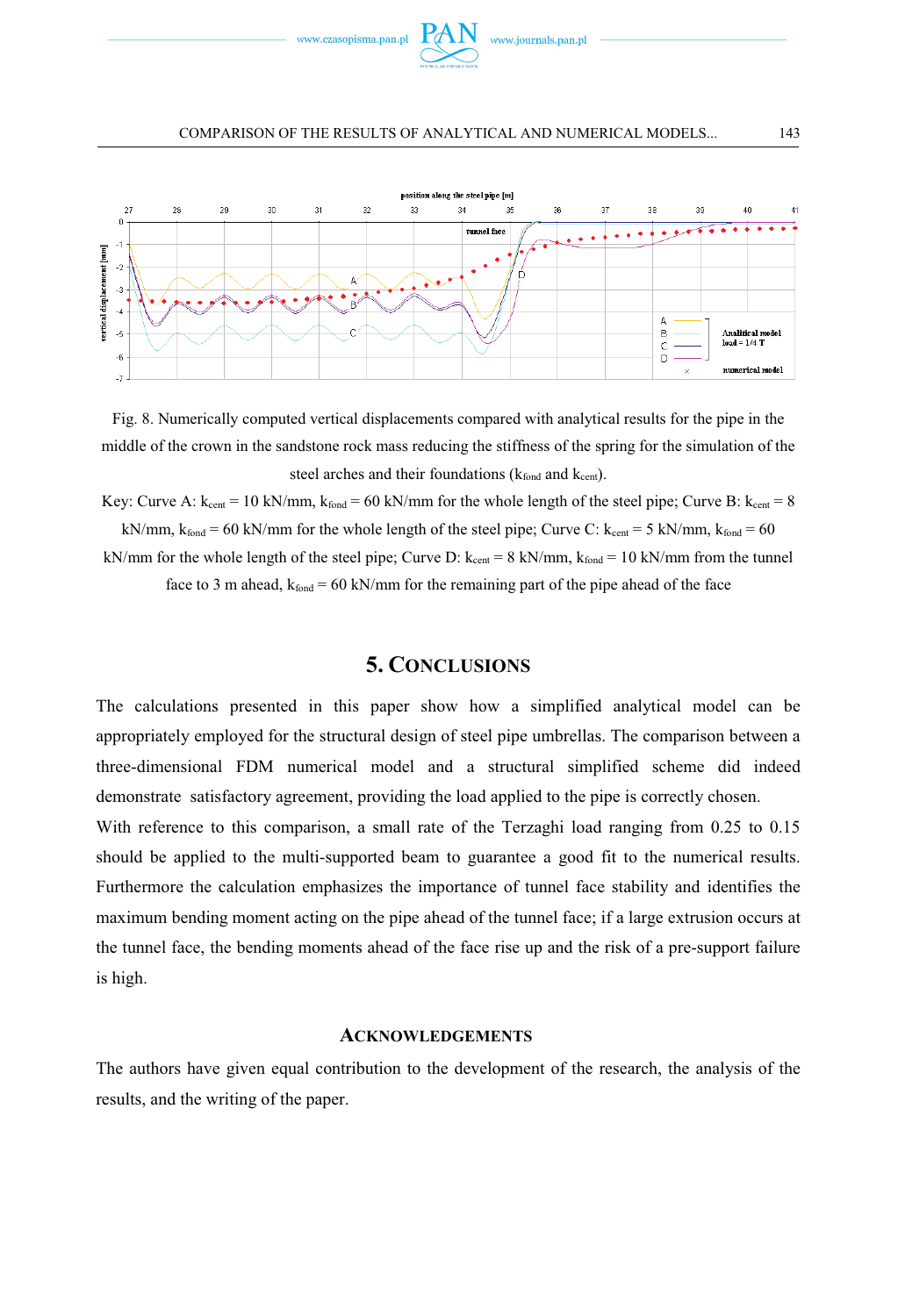

### **REFERENCES**

- 1. C.O. Aksov, T. Onargan, "The role of umbrella arch and face bolt as deformation preventing support system in preventing building damages", Tunnelling and Underground Space Technology, 25 (5), pp. 553–559, 2010
- 2. G. Barisone, S. Pelizza, B. Pigorini, "Umbrella arch method for tunnelling in difficult conditions Analysis of Italian cases". Proc. of IV International Association of Eng. Geol. New Delhi. Volume IV, Theme 2. pp.15-27, 1982
- 3. Barisone G., Pelizza S., Pigorini B. "Italian Experiences with Tunnel Portals in Difficult Ground". Proc. of Eurotunnel '83, Basel, Switzerland. pp.157-163, 1983
- 4. F. Barpi, M. Barbero, D. Peila "Numerical modelling of ground-tunnel support interaction using bedded-beamspring model with fuzzy parameters". Gospodarka Surowcami Mineralnymi, vol. 27 n. 4, pp. 71-87, 2011
- 5. Z. T. Bieniawski. "Engineering rock mass classifications: a complete manual for engineers and geologists in mining, civil and petroleum engineering", A. Wiley and Sons, New York, 1989
- 6. J.E. Bowles, "Foundation analysis and design", Mc Graw Hill,Milano, 1988
- 7. G. Carrieri, A. De Donati, P.G. Grasso, A. Mahtab, S. Pelizza, "Ground Improvement for Rapid Advance of Lonato Road Tunnel near Verona", Italy. 8th Annual Conference of Tunnelling Association of Canada, Vancouver, Canada. pp.243-254, 1983
- 8. G. Carrieri, R. Fiorotto, P.G. Grasso, S. Pelizza. "Twenty years of experience in the use of the umbrella-arch method of support for tunnelling". International Workshop on micropiles, Venice, 2002
- 9. G. Galli, A. Grimaldi, A. Leonardi, "Three-dimensional modelling of tunnel excavation and lining", Computers and Geotechnics, 31(3), pp. 171–183, 2004
- 10. E. Hoek, "Big tunnels in bad rock". 2000 Terzaghi lecture, ASCE Journal of Geotechnical and Geoenvironmental Engineering, 127(9), pp. 726-740, 2001
- 11. E Hoek , C. Carranza-Torres, M. Diederichs, B. Corkum; "Integration of geotechnical and structural design in tunnelling", The 2008 Kersten Lecture, Opening Keynote Address, 56th Annual Geotechnical Engineering Conference, Minneapolis, 2008
- 12. R. Lancellotta, J. Calavera, "Fondazioni", Mc Graw Hill, Milano, 1999
- 13. P. Lunardi, "Design and construction of tunnels Analysis of Controlled Deformation in Rock and Soils (ADECO-RS), Springer, 2008
- 14. C. Marchino, L. Borio, D. Peila, "Analisi mediante modellazione numerica e modelli analitici di un presostegno con infilaggi in gallerie superficiali", Geoingegneria Ambientale e Mineraria, XLVII (3), pp. 67-72, 2010
- 15. D. Merlini, D. Stocker , "Galleria di base del Ceneri, aspetti progettuali e costruttivi del contro-avanzamento al portale sud"; Geoingegneria Ambientale e Mineraria, 134(3), 2001
- 16. P.P. Oreste, D. Peila, A. Poma, "Numerical study of Low depth Tunnel Behaviour". Proc. of International World Tunnel Congress '99, Oslo. pp.155-162, 1999
- 17. P.P. Oreste, D. Peila, A new theory for steel pipe umbrella design in tunnelling. Proc. of International Tunnel Congress "Tunnel and Metropoles", San Paolo. pp.1033-1040, 1998
- 18. P.P. Oreste, D. Peila. "I consolidamenti come mezzo per permettere lo scavo meccanizzato di gallerie". MIR 2000, Ed. Barla, Patron Editore, Torino, 2000
- 19. D. Peila, D. Martinelli, A, Luciani, "Uso delle gallerie per la stabilizzazione di versanti in frana", Geoingegneria Ambientale e Mineraria, 148 (2), pp. 61-66, 2016
- 20. D. Peila, "A theoretical study of reinforcement influence on the stability of tunnel face". Geotechnical and Geological Engineering. Volume 12, Chapman & Hall, London. pp.145-168, 1994
- 21. D. Peila, S. Pelizza, "Ground reinforcing and steel pipe umbrella system in tunnelling", In: Rational Tunnelling, Advances in Geotechnical Engineering and Tunnelling, 8, Kolymbas Ed., Logos Verlag, Berlin pp. 93-132, 2003
- 22. S. Pelizza, D. Peila, "Soil and rock reinforcements in tunnelling", Tunnelling and Underground Space Technology , vol. 8(3), pp. 357-372, Pergamon Press, Oxford (UK), 1993
- 23. J. Shin, Y. Choi, O. Oh-Yeob Kwo, S. Lee, "Model testing for pipe-reinforced tunnel heading in a granular soil", Tunnelling and Underground Space Technology 23, pp. 241–250, 2008
- 24. W. Schubert, "Experience of tunnel construction in weak ground", Geomechanics and Tunnelling, 4(3), pp. 211–220, 2011
- 25. A. Sorlini, A. Eusebio, C. Sacco, "Una strada di montagna al mare. La nuova viabilità di accesso a Monte Scarpino", Genova, Geoingegneria Ambientale e Mineraria, 135(1), 2012
- 26. G.M. Volkmann, W. Schubert, "Geotechnical model for pipe roof supports in tunnelling", Ing. Conference Underground Space – the 4th Dimension of Metropolises , Barták, Hrdina, Romancov & Zlámal (eds), Taylor & Francis Group, London, 2007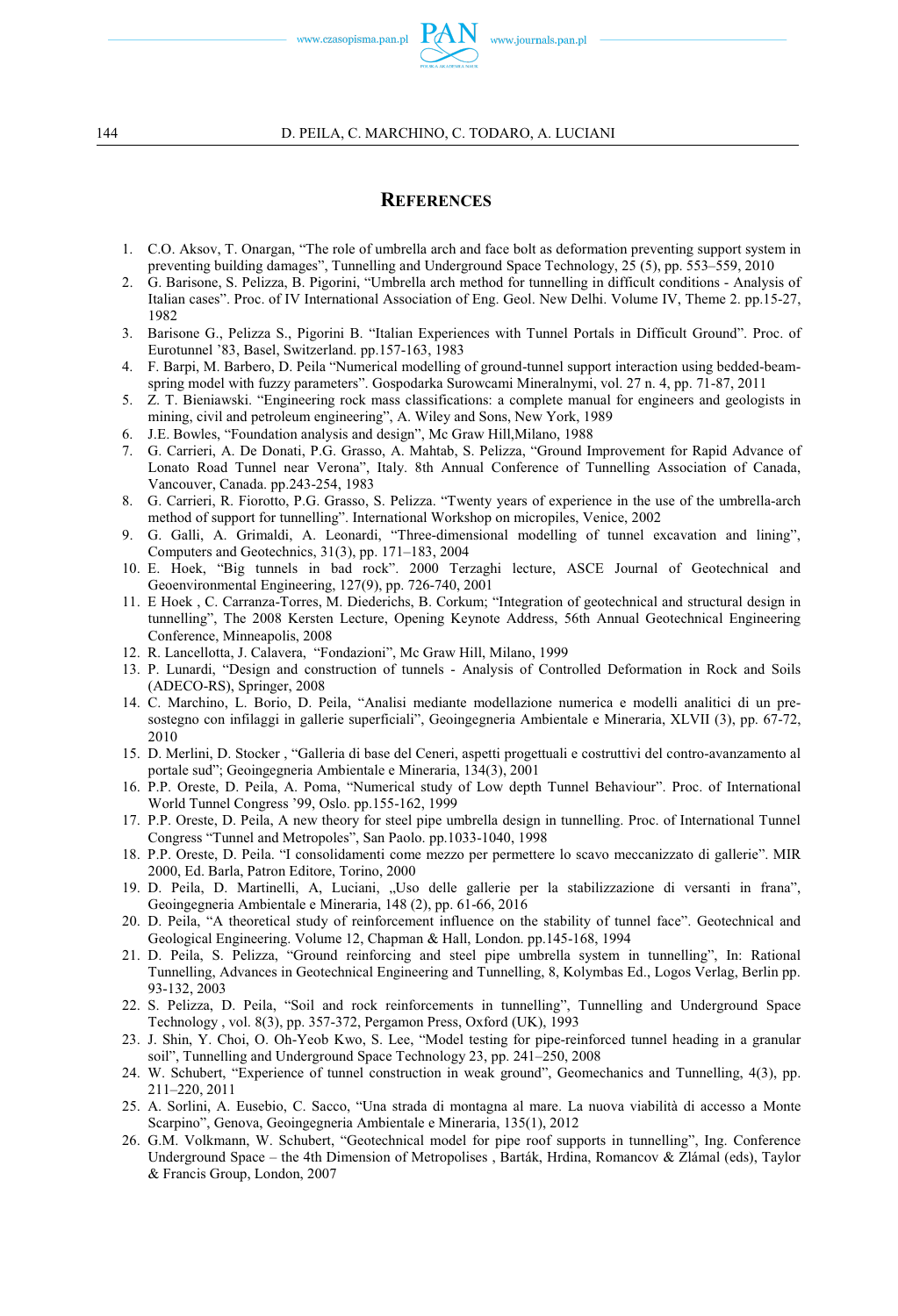27. G. Volkmann, E. Button, W. Schubert, "A Contribution to the Design of Tunnels Supported by a Pipe Roof"; The 41st U.S. Symposium on Rock Mechanics (USRMS), June 17–21 2006; Golden, CO, American Rock Mechanics Association, 2006

#### **LIST OF FIGURES AND TABLES:**

Fig. 1. Numerical model geometry, boundary conditions, dimensions and positions of steel pipes. In the research, the excavation of only one tunnel is considered and therefore modelled.

Rys. 1. Numeryczna geometria modelu, warunki brzegowe, wymiary i umiejscowienie rur stalowych. Badanie zostało poświęcone wykopaniu tylko jednego tunelu, co oznacza jego modelowanie.

Fig. 2. Geometry of the tunnel at the tunnel face, position of the modelled face reinforcement and detail of the position of the final lining with reference to the tunnel face.

Rys. 2. Geometria tunelu w części czołowej tunelu, umiejscowienie modelowanego wzmocnienia czołowego, oraz szczegółowe informacje na temat położenia ostatniej okładziny, w odniesieniu do części czołowej tunelu.

Fig. 3. Modelled construction sequence and advancing steps

Rys. 3. Modelowana sekwencja konstrukcji i kolejne kroki.

Fig. 4. Analytical scheme used for the multi-supported beam approach.

Rys. 4. Schemat analityczny stosowany w przypadku zastosowania podejścia wielu belek montażowych.

Fig. 5. Bending moments acting along the pipe, argillite flysch.

Rys. 5. Momenty zginające działające wzdłuż rury, fliszu argilitu.

Fig. 6. Bending moments acting along the pipe, arenaceous flysch.

Rys. 6. Momenty zginające działające wzdłuż rury, fliszu piaszczystego.

Fig. 7. Numerically computed vertical displacements compared with analytical results for the pipe in the middle of the crown in the sandstone rock mass.

Rys. 7. Przesunicia pionowe obliczone liczbowo, w porównaniu z wynikami analitycznymi dla rury w środku korony ośrodka skalnego piaskowca.

Fig. 8. Numerically computed vertical displacements compared with analytical results for the pipe in the middle of the crown in the sandstone rock mass reducing the stiffness of the spring for the simulation of the steel arches and their foundations ( $k_{\text{fond}}$  and  $k_{\text{cent}}$ ).

Rys. 8. Przesunicia pionowe obliczone liczbowo, w porównaniu z wynikami analitycznymi dla rury w środku korony ośrodka skalnego piaskowca, zmniejszające sztywność sprężyny do symulacji stalowych łuków i ich fundamentów (k<sub>fond</sub> i k<sub>cent</sub>).

Table 1. Geo-mechanical parameters of rock masses

Tabela 1. Parametry geomechaniczne ośrodków skalnych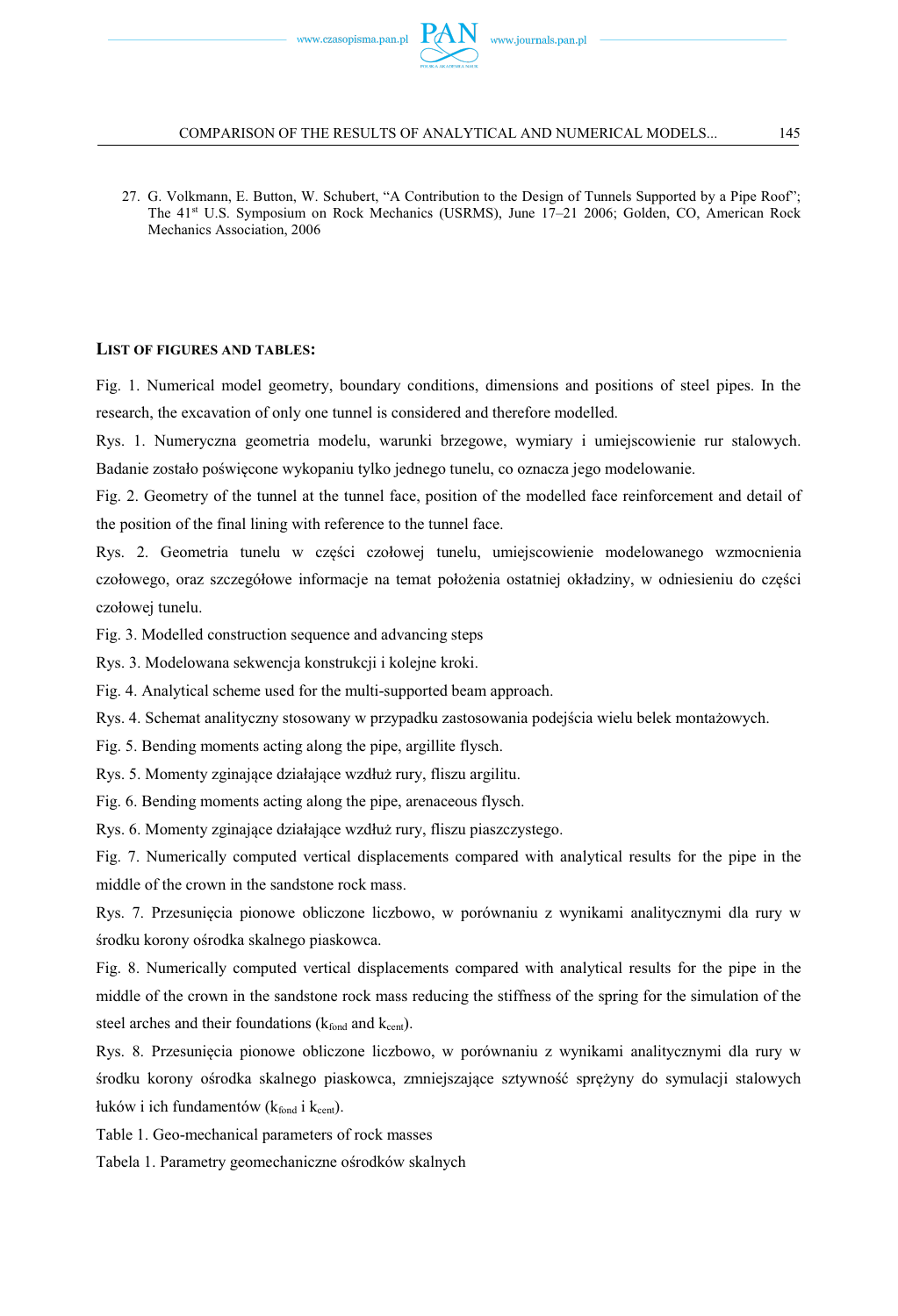

Table 2. Properties of the cable elements used to model the fibre-glass reinforcements

Tabela 2. Właściwości elementów przewodów stosowanych do modelowania wzmocnień z włókien szklanych

Table 3. Properties of the beam elements used to model the steel pipes

Tabela 3. Właściwości elementów belkowych stosowanych do modelowania rur stalowych

*Received 29.07.2017 Revised 24.12.2017*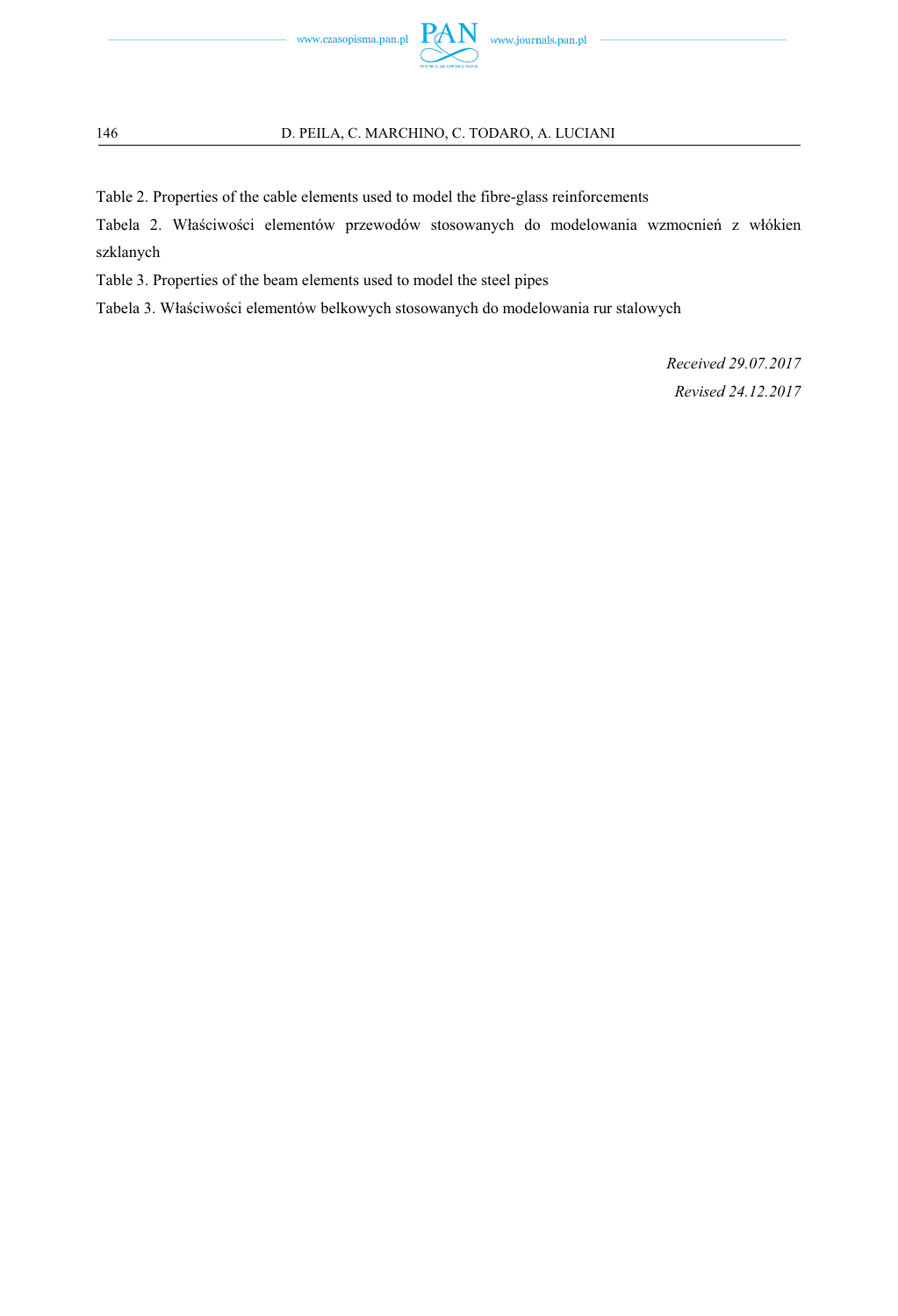

# PORÓWNANIE WYNIKÓW ANALITYCZNYCH I NUMERYCZNYCH MODELI WSTEPNEGO WZMOCNIENIA W **PLYTKICH TUNELACH**

Słowa kluczowe: Budowa tunelu, wstepne wzmocnienie, rury stalowe, modelowanie numeryczne, modele analityczne

#### **STRESZCZENIE:**

System parasolowy rury stalowej jest techniką wzmocnienia gruntowego, szeroko stosowaną w drążeniu tuneli w ubogich glebach, często połączoną ze wzmocnieniem czołowym z wykorzystaniem rur z włókien szklanych. Rury stalowe są instalowane w ziemi na koronie granicy tunelu, w części czołowej tunelu, w celu poprawy zdolności samonośnych ośrodka skalnego, tym samym umożliwiając bezpieczny montaż podpór (stalowych łuków i torketu), jak również w płytkich tunelach, w celu zapewnienia stabilności podłoża i zmniejszenia ilości osadów. Technologia ta jest często łączona z instalacją rur z włókien szklanych wykorzystywanych do stabilizacji części czołowej tunelu i zapewnienia bezpiecznego osadzania rur w glebie.

Projekt jest często realizowany za pomocą uproszczonych metod analitycznych, w oparciu o definicję obciążeń zewnętrznych działających na rurę, która jest modelowana jako belka na podporach. Trójwymiarowe modele numeryczne są również często stosowane, ale ma na nie wpływ złożoność procedury obliczeniowej oraz trudności i niepewności związane z inicjalizacją i interpretacją wyników modelu numerycznego. Ponadto, opracowanie trójwymiarowego modelu stanowi nadal skomplikowaną i czasochłonną procedurę. Podejście analityczne, które jest zwykle stosowane, wymaga schematyzowania każdej rury jako belki poddanej rozłożonemu naciskowi. Połączenia rury ze stalowymi żebrami zainstalowanymi w wykopanej części tunelu są symulowane jako podpory punktowe. Belka jest osadzana w części czołowej tunelu, w glebie lub ośrodku skalnym, dlatego też rura łącząca się z podłożem jest modelowana za pomocą sprężyn, które można zaprojektować zgodnie ze schematem Winklera, jak ma to zwykle miejsce w fundamentowaniu.

Obciążenie gruntu, działające na belkę, jest zwykle traktowane jako procent całkowitego obciążenia Terzaghi podczas drążenia tuneli na średnich i dużych głębokościach lub odpowiednio do całego obciążenia gruntu, w przypadku, gdy zasięg tunelu jest mniejszy niż średnica tunelu. Największa niepewność w zakresie tej dobrze skonsolidowanej metodologii polega na prawidłowym zdefiniowaniu obciążenia wywieranego na belkę, wartość, na którą duży wpływ ma również położenie części czołowej tunelu, z powodu tworzenia się efektu łuku w tej części czołowej.

Przedstawione obliczenia pokazują w jaki sposób uproszczony model analityczny może być odpowiednio wykorzystany w projekcie konstrukcyjnym parasoli rur stalowych. Porównanie trójwymiarowego modelu numerycznego FDM z uproszczonym schematem strukturalnym wykazało w istocie dobrą zgodność, jeśli obciążenie zastosowane na rurze jest właściwie dobrane.

W przypadku tego porównania należy zastosować niewielki wskaźnik obciażenia Terzaghi mieszczacy się w zakresie od 0,25 do 0,15 w odniesieniu do belek z wieloma podporami, aby zagwarantować dobre dopasowanie do wyników numerycznych. Ponadto, obliczenia podkreślają znaczenie stabilności części czołowej tunelu i określają maksymalny moment zginający działający na rurę znajdującą się w części czołowej tunelu: w przypadku wystąpienia dużego wytłoczenia w części czołowej tunelu, momenty zginające w części czołowej rosną, a ryzyko niepowodzenia w odniesieniu do wstpnej podpory wzrasta.